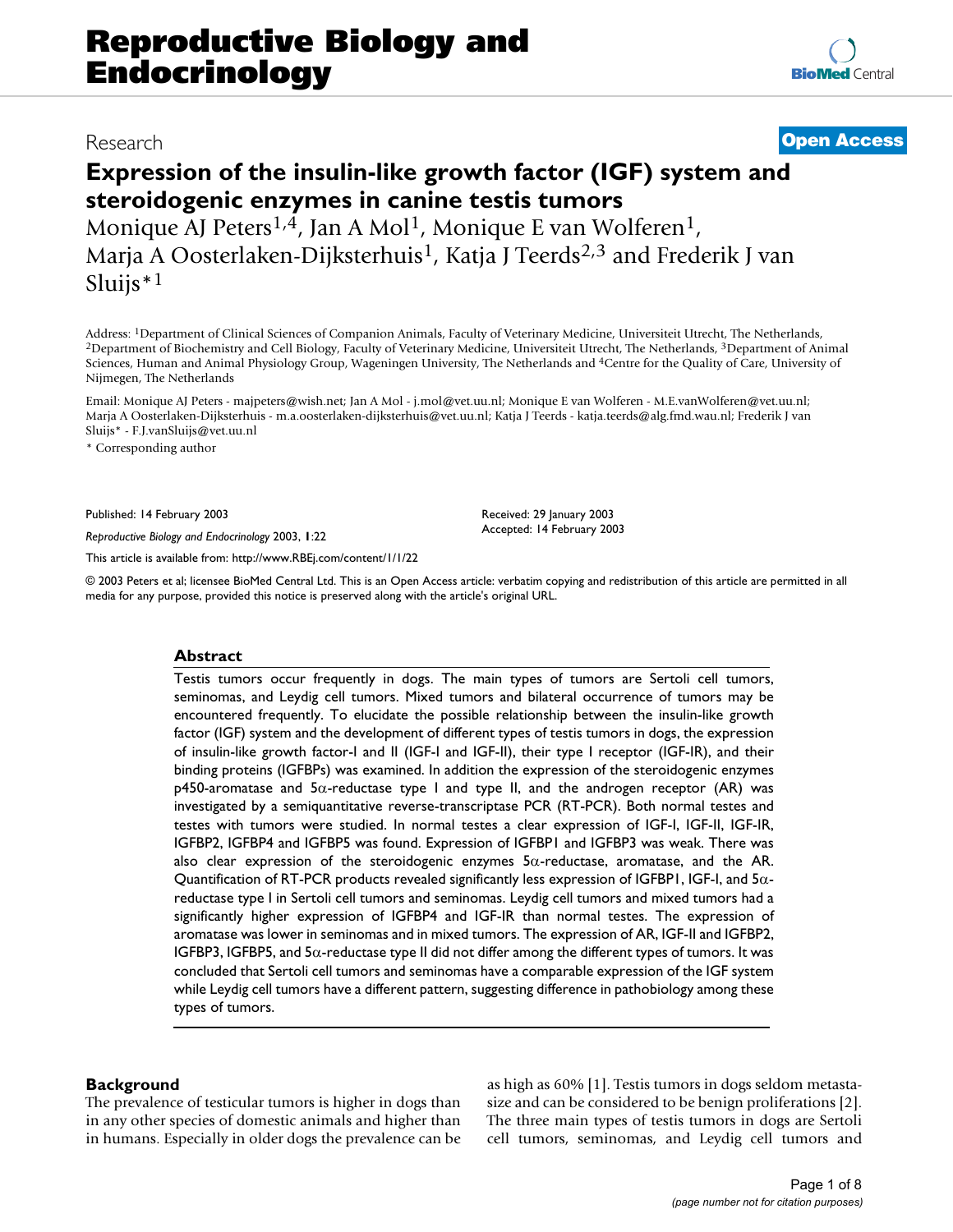combinations of them occur often. These tumors are seldom lethal, but can cause feminization of the dog, which in severe cases can lead to a fatal bone marrow depression [2]. Feminization is caused by hyperestrogenism and is mostly associated with Sertoli cell tumors but Leydig cell tumors and seminomas have also been associated with this syndrome. When feminization occurs in dogs with a seminoma, it is presumed that a co-existing Sertoli or Leydig cell tumor is responsible for the hyperestrogenism [2].

There is evidence that growth factors of the insulin-like growth factor regulatory system, such as insulin-like growth factor-I (IGF-I) and IGF-II, are involved in the pathobiology of neoplasia, both in terms of the risk of developing a tumor and in terms of its behavior [3].

Insulin-like growth factor-I (IGF-I) and IGF-II are peptides believed to play an important role in the regulation of cellular growth and differentiation. The IGFs are synthesized and secreted by many tissues. They can act as endocrine hormones that are being transported by the circulation to distant sites of action, but they can also act locally by paracrine or autocrine mechanisms. The biological activity of IGF-I and IGF-II is modulated by their binding proteins and receptors. Two distinct receptors and six different high-affinity binding proteins have been identified [4,5].

Both IGF-I and IGF-II are produced locally in the testis [6– 9]. The IGF system plays an important role in the local regulation of testicular function [10]. IGF-1 has different roles in the two major compartments of the testis, the interstitium containing the Leydig cells and the seminiferous tubules containing Sertoli and germ cells. In Leydig cells it stimulates testosterone synthesis [11], in spermatogonia it is involved in stimulation of DNA synthesis [12], while in Sertoli cells it stimulates lactate synthesis [13] and glucose transport [14]. IGF-II has a clearly established role in embryonic and fetal development, but its postnatal function remains unclear [15] although culture experiments have shown that it can stimulate spermatogonial proliferation [12].

Two major gene classes, the proto-oncogenes and tumor suppressor genes, can trigger tumor formation after becoming mutated. It is known that components of the IGF system are upregulated by oncogenes, while tumor suppressor genes can inhibit this system [16]. Hence, mutated proto-oncogenes may induce the abundant synthesis of growth factors like the IGF's [17]. Subsequently, autocrine regulation of growth can occur in a number of tumors, implying that the tumor cells have gained the ability to grow autonomously [18]. Since mixed tumors are encountered frequently in the canine testis, one could argue that both autocrine and paracrine mechanisms may play a role in tumor induction [19]. This could raise the hypothesis that neighboring cells following several mutations could be triggered to transform and become neoplastic even if they are of different origin, leading to formation of different types of tumors in one testis.

When investigating a model for carcinogenesis, testis tumors could be considered as hormone-related cancers whereby hormones drive cell proliferation. Genes involved in steroid hormone metabolism and transport are of interest. We investigated four genes: p450-aromatase, the androgen receptor and  $5α$ -reductase type I and II. The p450-aromatase (P450-aro) enzyme converts testosterone to estrogens, the androgen receptor is responsible for androgen transport and 5α-reductase is responsible for the conversion of testosterone to the metabolically more active dihydroxytestosterone (DHT). Two isoforms of 5α-reductase have been identified and are referred to as type I and type II. The formation of DHT is IGF-I dependent [20].

Because tumors occur more frequently in the canine testis than in any other species we hypothesize that the IGF-system is stimulated in the testis of the aging dog. To test this hypothesis we examined the gene expression of IGF-I, IGF-II, and IGF-IR and the binding proteins IGFBP1 to IGFBP5 in Sertoli cell tumors, seminomas, Leydig cell tumors, and mixed tumors. Furthermore, we also studied the expression of the enzymes p450-aromatase and 5α-reductase (type I and II) and the androgen receptor, which may be indicative of differentiation induced by the IGF system.

# **Materials and Methods** *Material*

Twenty-four dogs with testis tumors and 6 dogs with normal testes were studied. Approval of the ethical committee of the University of Utrecht for the use of the animals for research was obtained. The testes were collected from several veterinary clinics and a hign number of different breeds of dogs were included in this study. The age of the dogs varied from 3 to 14 years. Bilateral orchidectomy was performed except in 2 dogs in which only one testis was present. Four dogs had signs of feminization. Tumors were dissected free as well as possible, cut in pieces, and immediately placed in liquid nitrogen. One piece of tumor material was fixed by immersion in Bouin's solution for at least 24 hours. If a (macroscopically) nonhomogenous tumor was present, more pieces of tissue were fixed. The frozen pieces were stored at -70°C until further processing.

### *Characterization of tumors*

The pieces of tissue fixed by immersion were embedded in paraffin and sections were cut at  $5 \mu m$ . Sections were stained with Mayer's hematoxylin and eosin for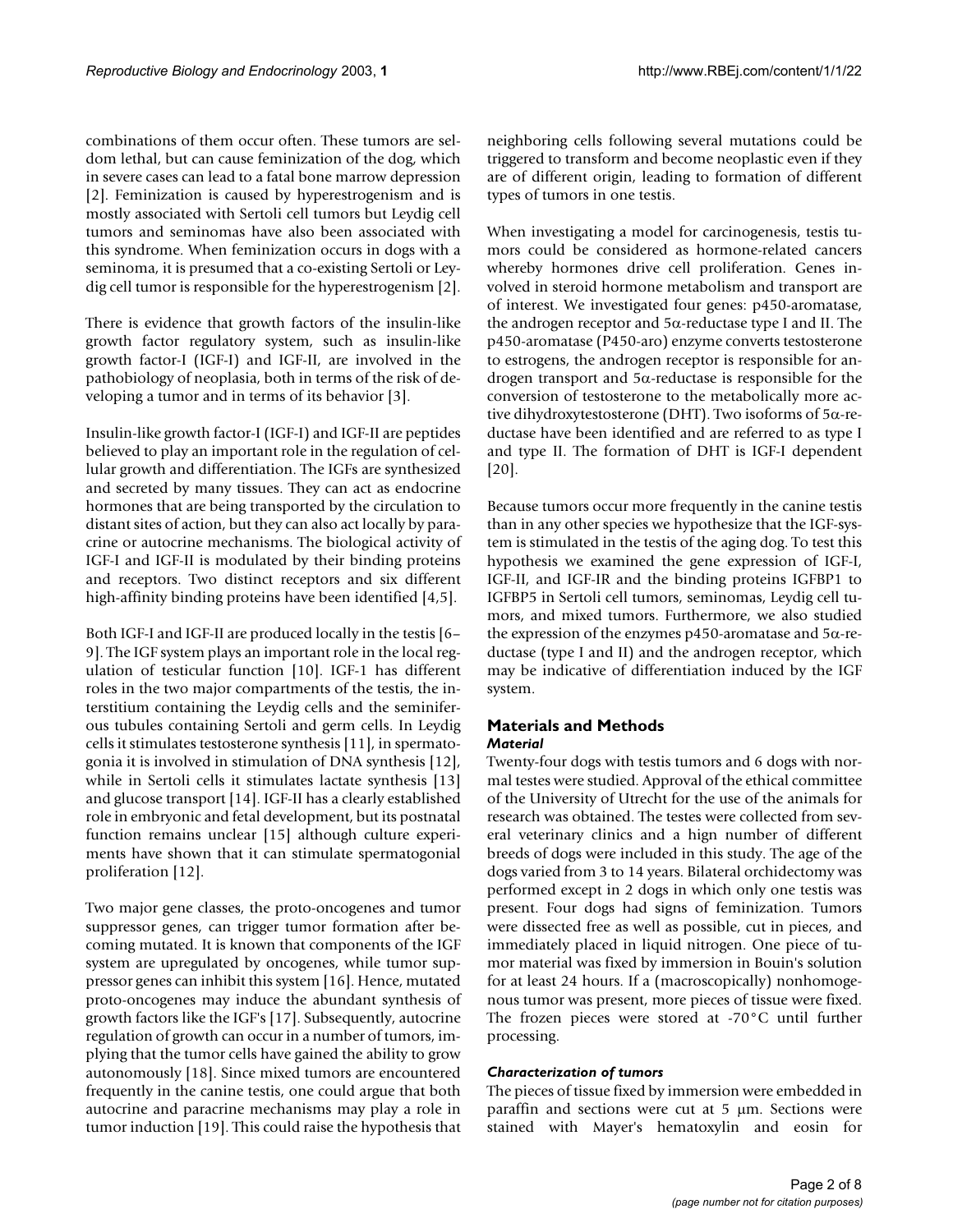<span id="page-2-0"></span>

|  |  |  | Table 1: Primer sequences |
|--|--|--|---------------------------|
|--|--|--|---------------------------|

| <b>Primer</b> | <b>Size</b> | Sense                        | <b>Antisense</b>                |  |
|---------------|-------------|------------------------------|---------------------------------|--|
| Aro           | 419         | CCCACTTCAGGTTCCTCTGGATGG     | TGTTAGAGGTGTCCAGCATG            |  |
| AR.           | 598         | CCGTGAGCGCAGCACCTCCCGGTG     | TGCTCTCCCGCTGCTGCTACCTTCTG      |  |
| IGF-I         | 350         | ATGTCCTCCTCGCATCTCTT         | <b>TCCCTCTACTTGCGTTCTTC</b>     |  |
| IGF-II        | 450         | <b>TTGGCCTTCGCCTCGTGCTG</b>  | <b>GGACGGTGACGCTTGGCCTCTCTG</b> |  |
| IGF-IR        | 437         | AAATGTGCCCGAGCGTGTG          | <b>TGCCCTTGAAGATGGTGCATC</b>    |  |
| Red I         | 213         | CTGAGGAATCTCCGAAAACC         | <b>TCTAAGGTACCACCGGTGAT</b>     |  |
| Red 2         | 250         | <b>TCACTAGAGGGAGGCCTTTTC</b> | ACAAGCCACCTTGTGGAATC            |  |
| <b>IGFBPI</b> | 240         | ATAACTCAGGAGCAGCTTCTGG       | <b>TCTTGTTGCAGTTTGGCAG</b>      |  |
| IGFBP2        | 553         | AACGGCGAGGAGCACTCTGA         | AGGCACCGGCTGGCTATGTT            |  |
| IGFBP3        | 200         | AGTGAGTCCGAGGAGGACC          | GACTCAGAGGAGAAGTTCTGGG          |  |
| IGFBP4        | 513         | CTGCGGTTGTTGTGCCACTTGC       | CAGCATTTGCCACGCTGTCCATC         |  |
| IGFBP5        | 484         | GCAGGACGAGGAGAAGCCGC         | <b>TCCACGCACCAGCAGATGCC</b>     |  |

Aro = p450-aromatase enzyme, AR = androgen receptor, IGF = insulin-like growth factor, IR = receptor type I, Red 1 = type I 5α-reductase enzyme, Red 2 = type II 5  $\alpha$  reductase enzyme, IGFBP = binding protein.

histological examination. Paraffin sections were also stained with an antibody against the LH receptor which is characteristic for Leydig cells in the testis [21]. An antibody against vimentin was used to identify Sertoli cells. This antibody does not stain seminoma cells in dog testes and can, therefore, be used to discriminate between Sertoli cells and seminoma cells [22] as was described in an earlier study [21].

Immunohistochemical staining was also performed with frozen material. Frozen pieces of tumorous testis tissue were cleaved, one half being used to prepare cryostat sections of 5 µm, which were stained with the antibody against LH receptor, and the other half being used to study gene expression.

### *Tissue processing for RNA isolation and RT-PCR*

Frozen pieces of testicular and tumorous tissue were weighted. About 1 g of frozen material was transferred to a liquid-nitrogen-cooled container and ground thoroughly with a dismembrator (Braun Biotech Int., Melsungen, Germany) for 45 s at 2200 rpm. Tissue powder was decanted into another liquid-nitrogen-cooled tube and stored at -70C°. When necessary the remaining material was homogenized again for 45 s with the dismembrator. This step was repeated until all pieces were completely ground into powder.

Total RNA isolation was performed using the Qiagen RNeasy Maxi Kit (Westburg, Leusden, The Netherlands). Reverse transcription of the poly (A)+ RNA was performed with a reverse transcription system (Promega Corporation, Madison, WI). Five µg of total RNA was used for this reaction in a mixture of 30  $\mu$ l 25 mM MgCl<sub>2</sub>, 10  $\mu$ l 10 × AMV-RT buffer, 10 µl 10 mM dNTPs, 100 units RNasin RNase inhibitor, 75 units AMV reverse transcriptase, 2.5

 $\mu$ g oligo 15(dT) primer, and RNase free water to a final volume of 100 µl. The reaction occurred for 60 min at 42°C followed by 5 min at 95°C. For the PCR reaction 10 µl of the RT-PCR mixture together with 1.25 units Taq DNA polymerase (Promega), 4 µl 10 × PCR buffer (Promega), and 10 pmol of each primer were combined. Sterile water was added to a final volume of 50 µl. Primers for aromatase, 5α-reductase, androgen receptor, IGF-I, IGF-II, IGF-IR, and IGFBP1 to IGFBP5 were used for the different reactions (Table [1\)](#page-2-0).

A PCR with sterile water with or without RT mixture was used as a negative control. The numbers of cycles were chosen in such a way that the reactions were in the exponential phase of the amplification reactions, enabling a semiquantitative evaluation of the results. For this purpose several tests were carried out with 20, 25, 30, and 35 cycles to estimate the linear section. PCR was performed in a Perkin Elmer Cetus or a MJ Biozym thermal cycler using 30 or 35 cycles of denaturation  $(94\degree C, 1 \text{ min}$ ; first cycle 94 $\degree$ C, 5 min), annealing (55–60 $\degree$ C, 1 min) and extension (72°C, 1 min) followed by a final extension of 10 min at 72°C (Table [2\)](#page-3-0).

Fifteen µl of all PCR products were separated on 1.2% agarose gels stained with ethidium bromide and photographed under UV illumination using a CCD camera. The DNA molecular weight marker VI was used as a size marker (Boehringer, Mannheim, Germany). Photographs were scanned and band intensities were measured using Molecular Analyst software (BioRad Laboratories, Veenendaal, The Netherlands). Fragment sizes were quantified and compared with that of negative controls. Per pair of primers all samples were separated on one gel and each gel contained a negative control.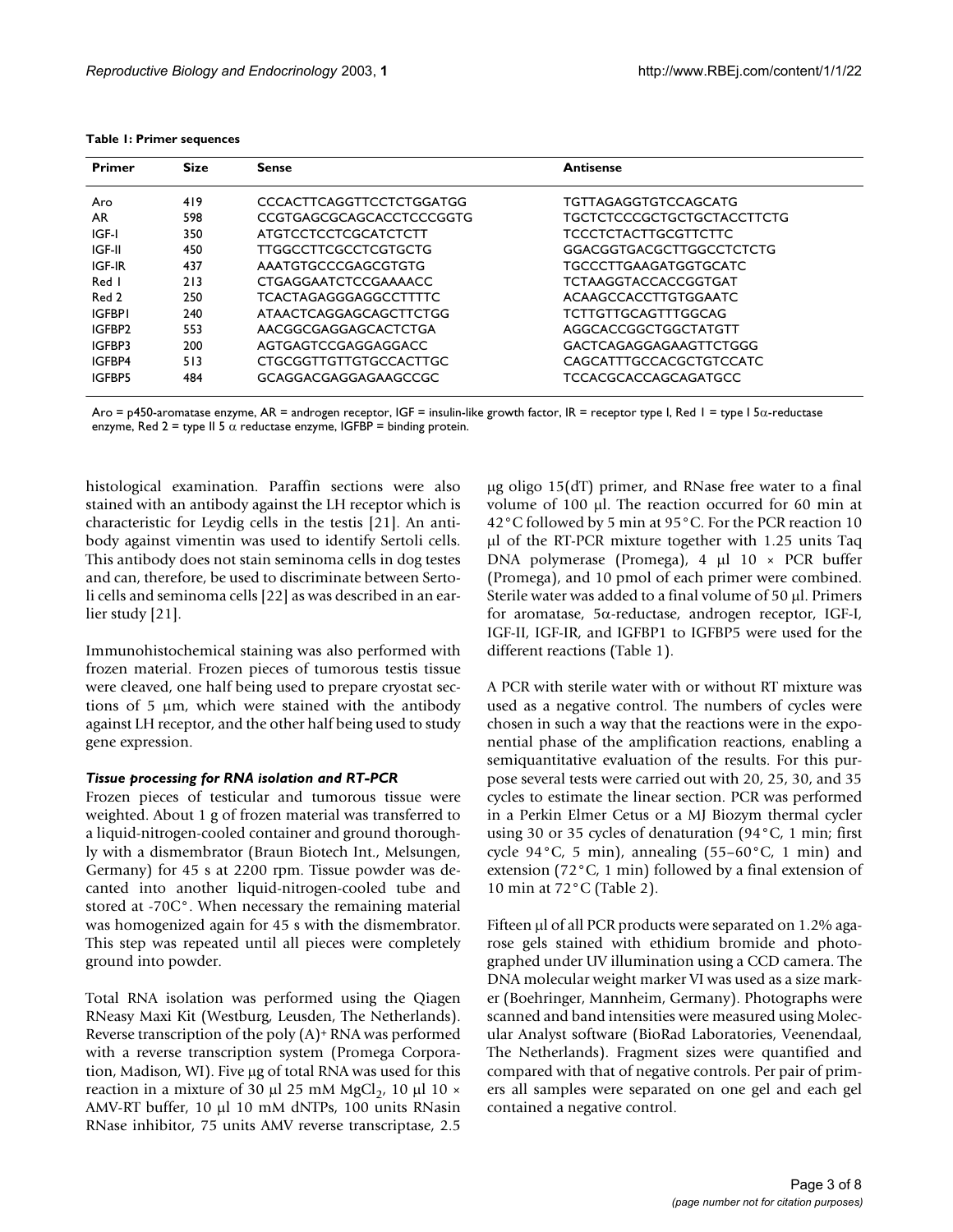| <b>Primer</b> | <b>Temperature</b>             | Cycles | <b>Magnesium</b>           | Gel % |  |
|---------------|--------------------------------|--------|----------------------------|-------|--|
| Aro           | MJ $55^{\circ}$ C              | 35     | $1.5 \text{ mM}$           | 1.2   |  |
| <b>AR</b>     | PE 55°C                        | 30     | $1.5$ mM                   | 2. ا  |  |
| IGF-I         | PE55°C                         | 35     | $1.5$ m $M$                | 1.2   |  |
| IGF-II        | PE55°C                         | 35     | $1.5$ m $M$                | 2. ا  |  |
| IGF-IR        | $PE58 \rightarrow 50^{\circ}C$ | 35     | $1.5 \text{ }\mathrm{m}$ M | 1.2   |  |
| Red I         | $55^{\circ}$ C                 | 35     | $3.0 \text{ mM}$           | 0. ا  |  |
| Red 2         | $55^{\circ}$ C                 | 35     | $3.0 \text{ mM}$           | ۱.5   |  |
| <b>IGFBPI</b> | $58 \rightarrow 50^{\circ}$ C  | 35     | $1.5$ mM                   | 1.5   |  |
| IGFBP2        | $60 \rightarrow 55^{\circ}$ C  | 35     | $1.5 \text{ mM}$           | 1.2   |  |
| IGFBP3        | $55^{\circ}$ C                 | 35     | $4.0 \text{ mM}$           | 1.5   |  |
| IGFBP4        | $55^{\circ}$ C                 | 30     | $1.5$ m $M$                | 1.2   |  |
| IGFBP5        | $55^{\circ}$ C                 | 30     | $1.5$ m $M$                | 1.2   |  |

#### <span id="page-3-0"></span>**Table 2: PCR schedule**

Aro = p450-aromatase enzyme, AR = androgen receptor, IGF = insulin-like growth factor, IR = receptor type I, Red 1 = type I 5α-reductase enzyme, Red 2 = type II 5 α reductase enzyme, IGFBP = binding protein, MJ = MJ biozym thermal cycler, PE = Perkin Elmer Cetus.

All PCR products were sequenced with the BigDye Terminator Cycle Sequencing kit (Applied Biosystems, Foster City, CA, USA). For sequence analysis an ABI Prism 310 genetic analyzer (Applied Biosystems, Foster City, CA, USA) was used. Sequences were matched with the Gen-Bank using the Blast Search program in order to be certain that the correct products were identified.

### *Statistical Analysis*

Dogs with different types of tumors were compared separately with dogs with normal testes. Dogs with mixed tumors were not evaluated according to the type of tumor but as one group. Differences were evaluated statistically using SSPS 7.5 software. A one-way Anova was used with *post hoc* tests (LSD) to analyze differences between tumors and normal testes. Differences were considered to be significant when  $p < 0.05$ .

### **Results**

### *Characterization of testis tumors*

Immunohistochemical characterization of the tumors with Leydig cell specific antibodies against the LH-receptor and 3β-hydroxy steroid dehydrogenase (3β-HSD) and the Sertoli cell specific vimentin antibody revealed that 7 dogs had Leydig cell tumors, 7 had seminomas, 6 had Sertoli cell tumors and 4 had mixed tumors. The mixed tumors consisted of 2 combinations of Sertoli cell tumor and Leydig cell tumor and 2 combinations of seminoma and Leydig cell tumor. There were bilateral tumors in 9 dogs. Seven of these dogs had identical tumors in both testes. These were Sertoli cell tumors (4 dogs), seminomas (1 dog), Leydig cell tumors (1 dog), and mixed Sertoli cell tumor and Leydig cell tumor (1 dog). Two dogs had a Sertoli cell tumor in the left testis and either a Leydig cell tumor or a seminoma in the right testis.

In 3 dogs with a Sertoli cell tumor and 1 dog with a Leydig cell tumor there were signs of feminization.

#### *Expression of genes*

In the normal testes as well as in testis tumors, a clear expression was found by RT-PCR analysis of IGF-I, IGF-II, IGF-R and the binding proteins IGFBP2, IGFBP4, and IGFBP5. The expression of IGFBP1 and IGFBP3 was relatively low or absent (Fig. 1). There was also a clear expression of both types of the  $5\alpha$ -reductase enzyme (types I and II), the androgen receptor, and p450-aromatase (Fig. 1). Compared to normal testes Sertoli cell tumors and seminomas had significantly lower expression of IGFBP1, IGF-I, and 5α-reductase type 1. Seminomas also had a significantly lower expression of aromatase (Table [3](#page-5-0)). No differences were found with regard to the other genes investigated. Thus, except for aromatase the expression patterns of these two different types of tumors were very similar. Compared to normal testes Leydig cell tumors and mixed tumors had a significantly higher expression of IGFBP4 and IGF-IR (Table [3\)](#page-5-0). The expression pattern of the mixed tumors was quite similar to that of the Leydig cell tumors. The expression of aromatase was significantly lower in dogs with mixed tumors than in dogs with normal testes (Table [3\)](#page-5-0).

In three Sertoli cell tumors and one Leydig cell tumor of dogs that showed feminization there was no increase in the aromatase expression.

# **Discussion**

RT-PCR analysis revealed a clear expression of the androgen receptor (AR), aromatase, IGF-I, IGF-II, 5α-reductase type I and II, and IGFBP5 in almost all samples from dogs with testis tumors and from dogs with normal testes. There was a less pronounced but still visible expression in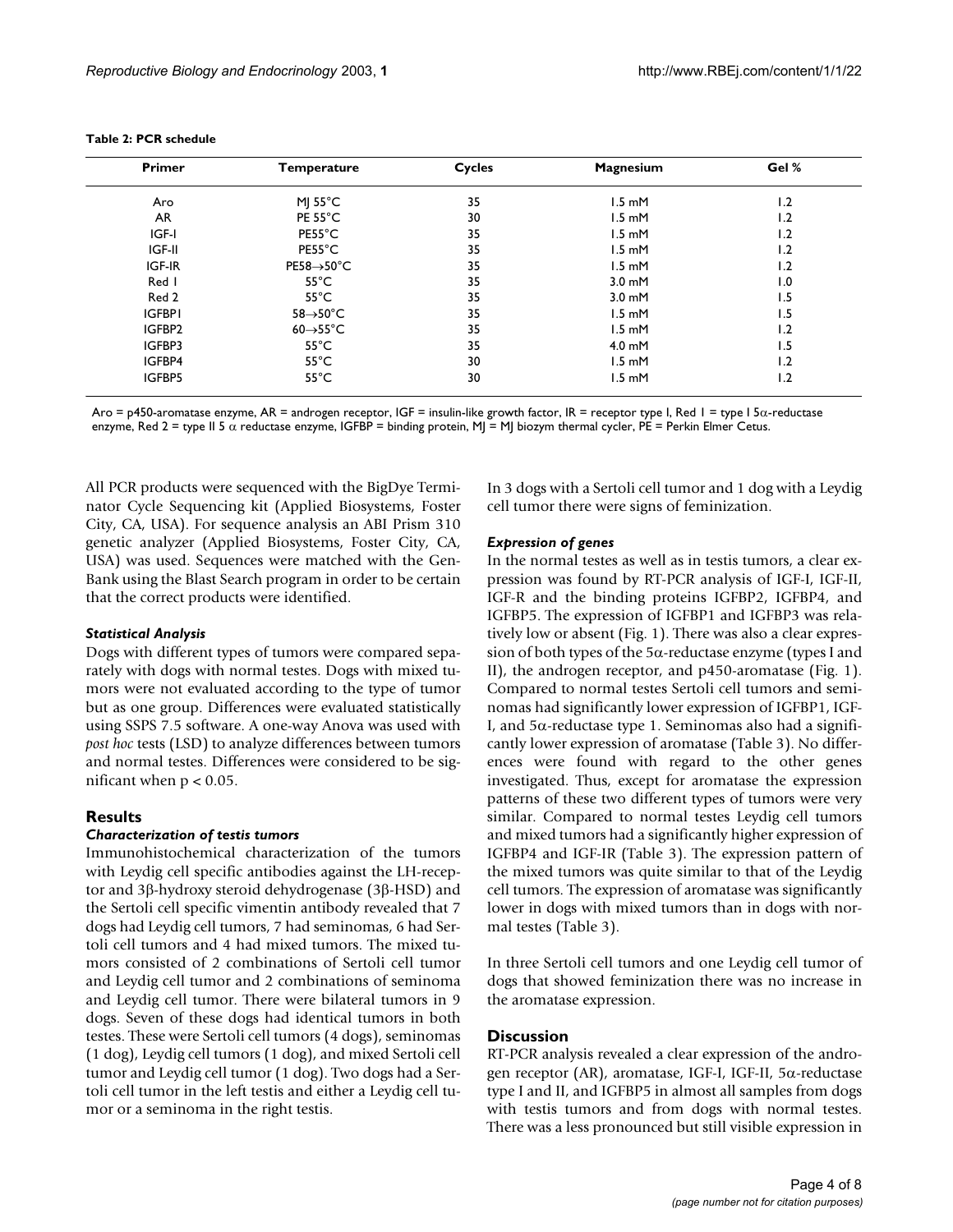

# **Figure 1**

RT-PCR products of canine testis tumors. IGF = insulin-like growth factor; IGF-1R = insulin-like growth factor receptor type 1; IGF-BP = insulin-like growth factor binding protein; ARO = p450-aromatase enzyme; RED =  $5\alpha$ -reductase enzyme type I (RED-1) and type II (REDII); AR = androgen receptor; Lanes 1–12: random samples of canine testicular tumours.

almost all samples for IGFBP2, IGFBP4, and IGF-1R. In only a few samples there was a clear expression of IGFBP1 and IGFBP3. Care was taken to limit the number of cycles for the RT-PCR in order to remain within the linear part of the amplification reaction. It should be stressed that the results have to be interpreted as semiquantitative and with caution. Nevertheless, using the RT-PCR technology, indications of changes in gene expression patterns can be evaluated.

Earlier studies have shown expression of most genes of the IGF system in mammary gland tissue of dogs [23,24]. To the best of our knowledge, this is the first report of the expression of genes of the IGF system in the canine testis, implicating that this system may play a role in the adult canine testis. In the human and rat testis it has been shown that the IGF system is expressed and plays an important role in testicular functioning [9,25].

In the present study differences in the expression of several genes of the IGF system were observed between normal testis tissue and the different types of testicular tumors. IGF-I and IGFBP1 expression were reduced in Sertoli cell tumors and seminomas. IGFBP4 and IGF-RI mRNA levels were not different from normal dog testes. In contrast to these observations, IGF-I and IGFBP1 mRNA levels were increased in human neoplastic tissues, where the IGF system is believed to play a role in tumorgenesis [26–28]. Although it does not seem likely that the IGF system plays an important role in the development of canine Sertoli cell tumors and seminomas, measurement of IGF, IGF-RI and IGFBP proteins in tumor tissue should be carried out to elucidate a possible role of this system in development of these two types of tumors.

In dogs with a Leydig cell tumor, or mixed tumors with a Leydig cell component, significantly higher IGF-IR and IGFBP4 expression was observed. IGFBP's may compete with the IGF-R's for binding of the available IGF. In cultured porcine Sertoli cells an increase in IGFBP3 has been shown to result in a decrease in bioactive IGF, suggesting that IGF binds with higher affinity to the binding protein than to its receptor [29]. Hence, although IGF-I mRNA levels were not different from normal testes tissue in dogs with Leydig cell tumors and mixed tumors, we can not exclude that the modulation of IGF-I action may be different among these groups of dogs, due to changes in IGFBP4 and IGF-IR mRNA levels. Moreover, we have only measured the IGF-I, IGF-RI and IGFPB mRNA levels in testes of dog with large tumors. We can not exclude the possibility that the initial growth phase of the tumors coincides with elevated levels of some of the members of the IGF system, followed by a decrease when the tumor ceases to grow or when tumor growth is reduced. This needs to be further investigated.

In general the changes observed in the expression of the IGF system among the different types of tumors is not very dramatic when compared to normal testis tissue. This does not make it likely that this system plays an important role in tumor maintenance and growth. In order to determine whether the IGF system is involved in the initiation of tumor development in the canine testis, mRNA levels should be determined from middle aged dogs to old dogs when the chance of tumor development increases dramatically. IGFs are also known to contribute to the process of tumor metastasis by stimulating the motility of malignant cells [30]. Since testicular tumors in dogs are usually not malignant [2], it could be argued that the relatively normal expression levels of the IGF system contributes to the low tendency to metastasize in this species.

The lower expression of  $5\alpha$ -reductase type I in dogs with Sertoli cell tumors and seminomas compared to dogs with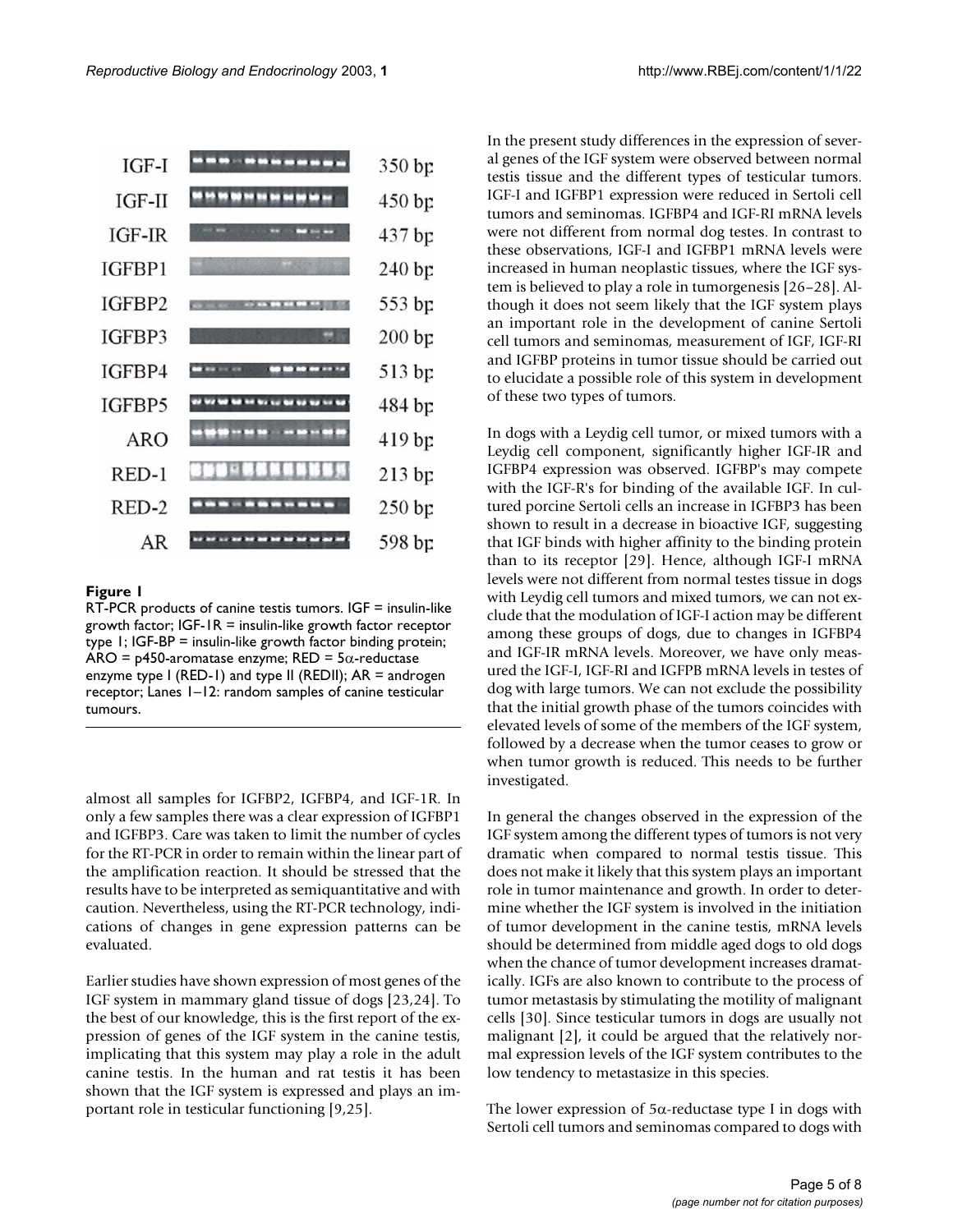| <b>Diagnosis</b> | <b>ARO</b>       | <b>IGFBPI</b>   | IGFBP4            | IGF-I            | <b>IGFI-R</b>    | <b>RED I</b>      |
|------------------|------------------|-----------------|-------------------|------------------|------------------|-------------------|
| $SCT (n = 15)$   | $20.4 \pm 8.8$   | $10.7 \pm 5.4*$ | $17.9 \pm 12.2$   | $26.3 \pm 12.1*$ | $5.6 \pm 2.2$    | $41.3 \pm 23.3^*$ |
| SEM $(n = 7)$    | $17.0 \pm 2.9^*$ | $8.7 \pm 6.5^*$ | $17.0 \pm 15.1$   | $27.1 \pm 8.0^*$ | $10.4 \pm 4.1$   | $38.3 \pm 17.9*$  |
| $LCT (n = 9)$    | $19.4 \pm 10.6$  | $16.0 \pm 4.9$  | $33.3 \pm 18.5^*$ | $35.4 \pm 11.5$  | $21.3 \pm 3.2^*$ | $66.7 \pm 20.6$   |
| $MIXED (n = 5)$  | $13.4 + 5.3*$    | $20.8 \pm 9.4$  | $36.8 \pm 17.3*$  | $30.8 \pm 10.4$  | $22.3 \pm 8.4*$  | $66.6 \pm 6.7$    |
| NORMAL $(n=13)$  | $27.6 \pm 2.8$   | $17.4 + 9.4$    | $19.5 \pm 11.3$   | $37.3 \pm 9.3$   | $7.9 \pm 1.2$    | $69.0 \pm 15.9$   |

<span id="page-5-0"></span>**Table 3: RT-PCR analysis of canine testis tumors. PCR products were separated on agarose gels containing ethidium bromide. The gels were photographed and scanned and then relative band intensities were measured with software from Molecular Analyzer and expressed as volume counts per mm2 ± the standard error of means.**

SCT = Sertoli cell tumor, SEM = seminoma, LCT = Leydig cell tumor, mixed = a combination of testis tumors, ARO = p450-aromatase enzyme, IGFBP = insulin-like growth factor binding protein, IGF = insulin-like growth factor, IGF1-R = insulin-like growth factor receptor and RED 1 =  $5\alpha$ reductase type I. The number of tumors included in the measurements is indicated between brackets. Asterisk indicates significant difference between the tumor and the normal testis ( $p < 0.05$ ).

normal testes, suggests a reduced capacity to form androgens. The 5α-reductase enzymes type I and type II which convert testosterone to the metabolically more active form dihydroxytestosterone (DHT), are localized in testicular tissues [31,32]. Since the conversion of testosterone in DHT is IGF-1 dependent [20]. The reduction of 5α-reductase expression in Sertoli cell tumors could be a result of the lower IGF-1 expression. In human skin fibroblasts an increase in IGF-I levels has been shown to cause a rise in 5 $\alpha$ -reductase activity [33]. It is not likely that the seminoma cells themselves express 5α-reductase, hence, the decreased 5α-reductase expression in these tumors is presumably the result of the reduced number of Sertoli cells and Leydig cells present in the tumor.

Seminomas and mixed tumors had a lower expression of aromatase than normal testes tissue, while the expression in Sertoli cell tumors and Leydig cell tumors was comparable to that in normal testes even when signs of feminization were present. A comparable expression of aromatase in these tumors was a rather unexpected finding, since the presence of both Sertoli cell tumors and Leydig cell tumors in dogs can result in elevated estradiol levels, sometimes even causing feminization [34]. In other mammals, including man, aromatase has been found in Leydig and Sertoli cells as well as in germ cells [35], while in the equine testis only Leydig cells have been shown to contain aromatase activity [36]. There are several possible explanations why aromatase expression in dogs with Sertoli cell tumors and Leydig cell tumors is comparable to that in normal dogs, although the level of estradiol in peripheral and testicular venous blood was elevated [37]. First, the aromatase enzyme is not the ratelimiting step in the formation of estrogens unless it becomes saturated. A condition that is very unlikely to happen since the level of testosterone in dogs with Sertoli cell tumors is very low [37]. Second, due to the reduced 5α-reductase type I expression, there is more testosterone substrate available for the aromatase enzyme to convert to estradiol, since both enzymes use androgens as substrate. Third, there may be no correlation between aromatase activity and thus estrogen synthesis, and aromatase mRNA expression in canine testicular tumors, as was demonstrated in the epididymis of monkeys[38]. Fourth, the level of the catabolic 17beta-HSD enzyme, that is able to convert estradiol to estrone, can become down-regulated in pathological testis tissue leading to an accumulation of estradiol. This issue obviously needs more research in order to clarify the discrepancy between aromatase mRNA expression and estradiol levels in serum.

We did not observe differences in the expression of the androgen receptor among the different types of tumors. The androgen receptor has been implicated to play a role in neoplastic transformation of the prostate in men [39] and by its presence in neoplastic germ cells, a role in the pathogenesis of male germ cell tumors has also been suggested [40]. Expression of the androgen receptor in the canine testis has been examined in a previous study. These authors were unable to detect androgen receptors in benign Leydig cell tumors, while malignant Sertoli cell tumors and seminomas were characterized by higher androgen receptor levels [41]. We investigated only benign tumors, which may explain the differences between our findings and the study mentioned above.

In conclusion, the expression of genes of the IGF system has some different features in canine testis tumors compared to normal testis tissue. Similar expression patterns for IGF-I and IGFBP1 were found for Sertoli cell tumors and seminomas, suggesting the possibility of a common pathobiology. Leydig cell tumors and mixed tumors, all of which contained Leydig cell tumor components had a different expression pattern, in these tumors the expression of IGF-RI and IGF-BP4 was increased. However, the observed changes in gene expression were all relatively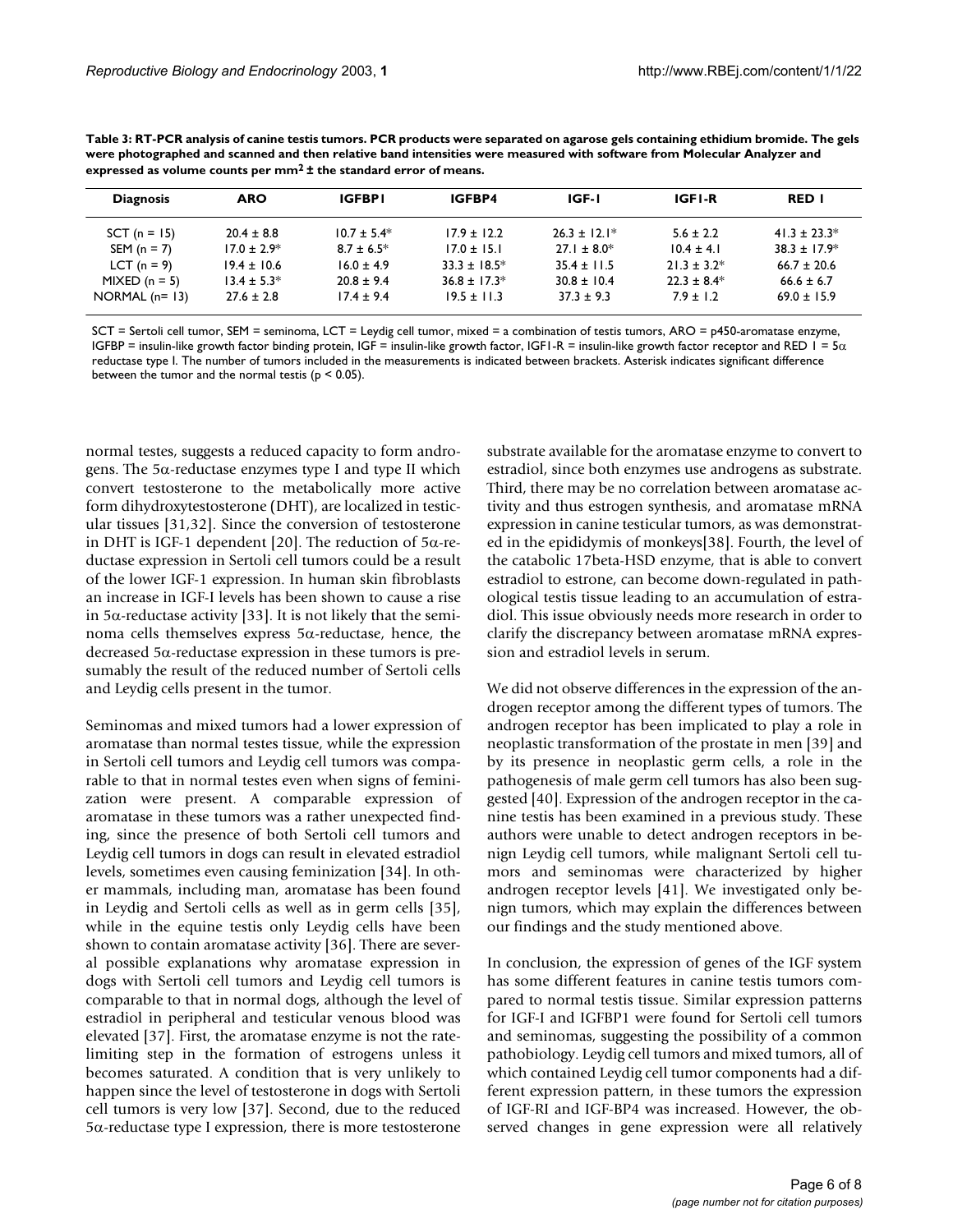small, and thus it does not seem likely that the IGF system is important for tumor maintenance and growth in the dog testis. Whether this system is involved in the initiation of tumor growth is subject to further investigation. Furthermore, signs of feminization cannot be attributed to increased expression of aromatase mRNA levels. In order to obtain more insight in this complicated model of multiple tumor induction in the canine testis, additional research in necessary.

# **Acknowledgments**

We are very grateful to all veterinarians, technicians and assistants who collected the testis tumors. We thank E. Timmermans – Sprang, J. Wolfswinkel, and M. de Boer-Brouwer for technical assistance. Many thanks to Dr. E. van Garderen, Utrecht University, for the sequence of the IGF-I and IGF-II, and Dr. Paul Span, University of Nijmegen, for the sequence of the canine-specific  $5\alpha$ -reductase primers. The critical reading of the manuscript by Dr. B. Belshaw is highly appreciated.

# **References**

- 1. Mosier JE **[Effect of aging on body systems of the dog.](http://www.ncbi.nlm.nih.gov/entrez/query.fcgi?cmd=Retrieve&db=PubMed&dopt=Abstract&list_uids=2646811)** *The Veterinary Clinics of North America* 1989, **19:**1-12
- 2. Nielsen SW and Kennedy PC **Tumors of the genital systems.** *In: Tumors in Domestic Animals (Edited by: Moulton JE) Berkeley University of California Press* 1990, 479-517
- 3. Rosen CJ and Pollak M **[Circulating IGF-1: New Perspectives for](http://www.ncbi.nlm.nih.gov/entrez/query.fcgi?cmd=Retrieve&db=PubMed&dopt=Abstract&list_uids=10322407) [a New Century.](http://www.ncbi.nlm.nih.gov/entrez/query.fcgi?cmd=Retrieve&db=PubMed&dopt=Abstract&list_uids=10322407)** *Trends Endocrinol Metab* 1999, **10:**136-141
- 4. Lowe WLJ **Insulin-like Growth Factors.** *Scientific American. Science & Medicine* 1996, 62-71
- 5. Clemmons DR **[Role of insulin-like growth factor binding pro](http://www.ncbi.nlm.nih.gov/entrez/query.fcgi?cmd=Retrieve&db=PubMed&dopt=Abstract&list_uids=9722163)[teins in controlling IGF actions.](http://www.ncbi.nlm.nih.gov/entrez/query.fcgi?cmd=Retrieve&db=PubMed&dopt=Abstract&list_uids=9722163)** *Mol Cell Endocrinol* 1998, **140:**19- 24
- 6. Casella SJ, Smith EP, van Wyk JJ, Joseph DR, Hynes MA, Hoyt EC and Lund PK **[Isolation of rat testis cDNAs encoding an insulin-like](http://www.ncbi.nlm.nih.gov/entrez/query.fcgi?cmd=Retrieve&db=PubMed&dopt=Abstract&list_uids=3652906) [growth factor I precursor.](http://www.ncbi.nlm.nih.gov/entrez/query.fcgi?cmd=Retrieve&db=PubMed&dopt=Abstract&list_uids=3652906)** *DNA* 1987, **6:**325-330
- 7. Cailleau J, Vermeire S and Verhoeven G **[Independent control of](http://www.ncbi.nlm.nih.gov/entrez/query.fcgi?cmd=Retrieve&db=PubMed&dopt=Abstract&list_uids=2157618) [the production of insulin-like growth factor I and its binding](http://www.ncbi.nlm.nih.gov/entrez/query.fcgi?cmd=Retrieve&db=PubMed&dopt=Abstract&list_uids=2157618) [protein by cultured testicular cells.](http://www.ncbi.nlm.nih.gov/entrez/query.fcgi?cmd=Retrieve&db=PubMed&dopt=Abstract&list_uids=2157618)** *Mol Cell Endocrinol* 1990, **69:**79-89
- 8. Koike S and Noumura T **[Immunohistochemical localization of](http://www.ncbi.nlm.nih.gov/entrez/query.fcgi?cmd=Retrieve&db=PubMed&dopt=Abstract&list_uids=8745143) [insulin-like growth factor-II in the perinatal rat gonad.](http://www.ncbi.nlm.nih.gov/entrez/query.fcgi?cmd=Retrieve&db=PubMed&dopt=Abstract&list_uids=8745143)** *Growth Regul* 1995, **5:**185-189
- 9. Zhou J and Bondy C **[Anatomy of the insulin-like growth factor](http://www.ncbi.nlm.nih.gov/entrez/query.fcgi?cmd=Retrieve&db=PubMed&dopt=Abstract&list_uids=7693517) [system in the human testis.](http://www.ncbi.nlm.nih.gov/entrez/query.fcgi?cmd=Retrieve&db=PubMed&dopt=Abstract&list_uids=7693517)** *Fertil Steril* 1993, **60:**897-904
- 10. Rappaport MS and Smith EP **[Insulin-like growth factor \(IGF\)](http://www.ncbi.nlm.nih.gov/entrez/query.fcgi?cmd=Retrieve&db=PubMed&dopt=Abstract&list_uids=7536052) [binding protein 3 in the rat testis: follicle-stimulating hor](http://www.ncbi.nlm.nih.gov/entrez/query.fcgi?cmd=Retrieve&db=PubMed&dopt=Abstract&list_uids=7536052)mone dependence of mRNA expression and inhibition of [IGF-I action on cultured Sertoli cells.](http://www.ncbi.nlm.nih.gov/entrez/query.fcgi?cmd=Retrieve&db=PubMed&dopt=Abstract&list_uids=7536052)** *Biol Reprod* 1995, **52:**419- 425
- 11. Lin T, Haskell J, Vinson N and Terracio L **[Direct stimulatory ef](http://www.ncbi.nlm.nih.gov/entrez/query.fcgi?cmd=Retrieve&db=PubMed&dopt=Abstract&list_uids=3488061)[fects of insulin-like growth factor-I on Leydig cell steroido](http://www.ncbi.nlm.nih.gov/entrez/query.fcgi?cmd=Retrieve&db=PubMed&dopt=Abstract&list_uids=3488061)[genesis in primary culture.](http://www.ncbi.nlm.nih.gov/entrez/query.fcgi?cmd=Retrieve&db=PubMed&dopt=Abstract&list_uids=3488061)** *Biochem Biophys Res Commun* 1986, **137:**950-956
- 12. Söder O, Bang P, Wahab A and Parvinen M **[Insulin-like growth fac](http://www.ncbi.nlm.nih.gov/entrez/query.fcgi?cmd=Retrieve&db=PubMed&dopt=Abstract&list_uids=1425434)tors selectively stimulate spermatogonial, but not meiotic, [deoxyribonucleic acid synthesis during rat spermatogenesis.](http://www.ncbi.nlm.nih.gov/entrez/query.fcgi?cmd=Retrieve&db=PubMed&dopt=Abstract&list_uids=1425434)** *Endocrinology* 1992, **131:**2344-2350
- 13. Oonk RB and Grootegoed JA **[Insulin-like growth factor I \(IGF-I\)](http://www.ncbi.nlm.nih.gov/entrez/query.fcgi?cmd=Retrieve&db=PubMed&dopt=Abstract&list_uids=2966084) [receptors on Sertoli cells from immature rats and age-de](http://www.ncbi.nlm.nih.gov/entrez/query.fcgi?cmd=Retrieve&db=PubMed&dopt=Abstract&list_uids=2966084)[pendent testicular binding of IGF-I and insulin.](http://www.ncbi.nlm.nih.gov/entrez/query.fcgi?cmd=Retrieve&db=PubMed&dopt=Abstract&list_uids=2966084)** *Mol Cell Endocrinol* 1988, **55:**33-43
- 14. Oonk RB, Jansen R and Grootegoed JA [Differential effects of fol](http://www.ncbi.nlm.nih.gov/entrez/query.fcgi?cmd=Retrieve&db=PubMed&dopt=Abstract&list_uids=2496132)**[licle-stimulating hormone, and insulin-like growth factor I on](http://www.ncbi.nlm.nih.gov/entrez/query.fcgi?cmd=Retrieve&db=PubMed&dopt=Abstract&list_uids=2496132) [hexose uptake and lactate production by rat Sertoli cells.](http://www.ncbi.nlm.nih.gov/entrez/query.fcgi?cmd=Retrieve&db=PubMed&dopt=Abstract&list_uids=2496132)** *J Cell Physiol* 1989, **139:**210-218
- 15. Holly JMP **[The IGF-2 enigma.](http://www.ncbi.nlm.nih.gov/entrez/query.fcgi?cmd=Retrieve&db=PubMed&dopt=Abstract&list_uids=10984305)** *Growth Hormone and IGF Research* 1998, **8:**183-184
- 16. Baserga R, Hongo A, Rubini M, Prisco M and Valentinis B **[The IGF-I](http://www.ncbi.nlm.nih.gov/entrez/query.fcgi?cmd=Retrieve&db=PubMed&dopt=Abstract&list_uids=9196021) [receptor in cell growth, transformation and apoptosis.](http://www.ncbi.nlm.nih.gov/entrez/query.fcgi?cmd=Retrieve&db=PubMed&dopt=Abstract&list_uids=9196021)** *Biochim Biophys Acta* 1997, **1332:**F105-F126
- 17. Weinberg RA **[How cancer arises.](http://www.ncbi.nlm.nih.gov/entrez/query.fcgi?cmd=Retrieve&db=PubMed&dopt=Abstract&list_uids=8701295)** *Sci Am* 1996, **275:**62-70
- 18. Drescher B, Lauke H, Hartmann M, Davidoff MS and Zumkeller W **[Immunohistochemical pattern of insulin-like growth factor](http://www.ncbi.nlm.nih.gov/entrez/query.fcgi?cmd=Retrieve&db=PubMed&dopt=Abstract&list_uids=9536279) (IGF) I, IGF II and IGF binding proteins 1 to 6 in carcinoma [in situ of the testis.](http://www.ncbi.nlm.nih.gov/entrez/query.fcgi?cmd=Retrieve&db=PubMed&dopt=Abstract&list_uids=9536279)** *Mol Pathol* 1997, **50:**298-303
- 19. Dow C **Testicular tumours in the dog.** *Journal of Comparitive Pathology* 1962, **72:**247-265
- 20. Monti S, Di Silverio F, Lanzara S, Varasano P, Martini C, Tosti-Croce C and Sciarra F **[Insulin-like growth factor-I and -II in human be](http://www.ncbi.nlm.nih.gov/entrez/query.fcgi?cmd=Retrieve&db=PubMed&dopt=Abstract&list_uids=9618803)[nign prostatic hyperplasia: relationship with binding proteins](http://www.ncbi.nlm.nih.gov/entrez/query.fcgi?cmd=Retrieve&db=PubMed&dopt=Abstract&list_uids=9618803) [2 and 3 and androgens.](http://www.ncbi.nlm.nih.gov/entrez/query.fcgi?cmd=Retrieve&db=PubMed&dopt=Abstract&list_uids=9618803)** *Steroids* 1998, **63:**362-366
- 21. Peters MAJ, Teerds KJ, Vandergaag I, De Rooij DG and van Sluijs FJ **Use of Antibodies against Luteinizing Hormone Receptor, 3**β**-Hydroxy Steroid Dehydrogenase, and Vimentin to characterise different types of Testicular Tumours in Dogs.** *Reproduction* february 2001
- 22. Franke WW, Grund C and Schmid E **[Intermediate-sized fila](http://www.ncbi.nlm.nih.gov/entrez/query.fcgi?cmd=Retrieve&db=PubMed&dopt=Abstract&list_uids=385322)[ments present in Sertoli cells are of the vimentin type.](http://www.ncbi.nlm.nih.gov/entrez/query.fcgi?cmd=Retrieve&db=PubMed&dopt=Abstract&list_uids=385322)** *Eur J Cell Biol* 1979, **19:**269-275
- 23. Mol JA, Selman PJ, Sprang EPM, van Neck JW and Oosterlaken-Dijksterhuis MA **[The role of progestins, insulin-like growth factor](http://www.ncbi.nlm.nih.gov/entrez/query.fcgi?cmd=Retrieve&db=PubMed&dopt=Abstract&list_uids=9404304) [\(IGF\) and IGF-binding proteins in the normal and neoplastic](http://www.ncbi.nlm.nih.gov/entrez/query.fcgi?cmd=Retrieve&db=PubMed&dopt=Abstract&list_uids=9404304) [mammary gland of the bitch: a review.](http://www.ncbi.nlm.nih.gov/entrez/query.fcgi?cmd=Retrieve&db=PubMed&dopt=Abstract&list_uids=9404304)** *Journal of Reproduction and Fertility Supplement.* 1997, **51:**339-334
- 24. Oosterlaken-Dijksterhuis MA, Kwant MM, Slob A and Mol JA **[IGF-I](http://www.ncbi.nlm.nih.gov/entrez/query.fcgi?cmd=Retrieve&db=PubMed&dopt=Abstract&list_uids=10369076) and retinoic acid regulate the distribution pattern of IGFBPs [synthesized by the canine mammary tumor cell line CMT-](http://www.ncbi.nlm.nih.gov/entrez/query.fcgi?cmd=Retrieve&db=PubMed&dopt=Abstract&list_uids=10369076)[U335.](http://www.ncbi.nlm.nih.gov/entrez/query.fcgi?cmd=Retrieve&db=PubMed&dopt=Abstract&list_uids=10369076)** *Breast Cancer Research and Treatment* 1999, **54:**11-23
- 25. Smith EP, Dickson BA and Chernausek SD **[Insulin-like growth fac](http://www.ncbi.nlm.nih.gov/entrez/query.fcgi?cmd=Retrieve&db=PubMed&dopt=Abstract&list_uids=1701126)tor binding protein-3 secretion from cultured rat sertoli [cells: dual regulation by follicle stimulating hormone and in](http://www.ncbi.nlm.nih.gov/entrez/query.fcgi?cmd=Retrieve&db=PubMed&dopt=Abstract&list_uids=1701126)[sulin-like growth factor-I.](http://www.ncbi.nlm.nih.gov/entrez/query.fcgi?cmd=Retrieve&db=PubMed&dopt=Abstract&list_uids=1701126)** *Endocrinology* 1990, **127:**2744-2751
- 26. Kiess W, Koepf G, Christiansen H and Blum WF **[Human neurob](http://www.ncbi.nlm.nih.gov/entrez/query.fcgi?cmd=Retrieve&db=PubMed&dopt=Abstract&list_uids=9404729)lastoma cells use either insulin-like growth factor-I or insulin-like growth factor-II in an autocrine pathway via the IGF-I receptor: variability of IGF, IGF binding protein (IGFBP) [and IGF receptor gene expression and IGF and IGFBP secre](http://www.ncbi.nlm.nih.gov/entrez/query.fcgi?cmd=Retrieve&db=PubMed&dopt=Abstract&list_uids=9404729)tion in human neuroblastoma cells in relation to cellular [proliferation.](http://www.ncbi.nlm.nih.gov/entrez/query.fcgi?cmd=Retrieve&db=PubMed&dopt=Abstract&list_uids=9404729)** *Regul Pept* 1997, **72:**19-29
- 27. Rosen N, Yee D, Lippman ME, Paik S and Cullen KJ **[Insulin-like](http://www.ncbi.nlm.nih.gov/entrez/query.fcgi?cmd=Retrieve&db=PubMed&dopt=Abstract&list_uids=1651793) [growth factors in human breast cancer.](http://www.ncbi.nlm.nih.gov/entrez/query.fcgi?cmd=Retrieve&db=PubMed&dopt=Abstract&list_uids=1651793)** *Breast Cancer Res Treat* 1991, **18(Suppl 1):**S55-62
- 28. Werner H Dysregulation of the type I IGF receptor as a par**[adigm in tumor progression.](http://www.ncbi.nlm.nih.gov/entrez/query.fcgi?cmd=Retrieve&db=PubMed&dopt=Abstract&list_uids=9723878)** *Mol Cell Endocrinol* 1998, **141:**1-5
- 29. Besset V, Le Magueresse-Battistoni B, Collette J and Benahmed M **[Tu](http://www.ncbi.nlm.nih.gov/entrez/query.fcgi?cmd=Retrieve&db=PubMed&dopt=Abstract&list_uids=8536626)mor necrosis factor alpha stimulates insulin-like growth fac[tor binding protein 3 expression in cultured porcine Sertoli](http://www.ncbi.nlm.nih.gov/entrez/query.fcgi?cmd=Retrieve&db=PubMed&dopt=Abstract&list_uids=8536626) [cells.](http://www.ncbi.nlm.nih.gov/entrez/query.fcgi?cmd=Retrieve&db=PubMed&dopt=Abstract&list_uids=8536626)** *Endocrinology* 1996, **137:**296-303
- 30. Daughaday WH and Deuel TF **[Tumor secretion of growth](http://www.ncbi.nlm.nih.gov/entrez/query.fcgi?cmd=Retrieve&db=PubMed&dopt=Abstract&list_uids=1718747) [factors.](http://www.ncbi.nlm.nih.gov/entrez/query.fcgi?cmd=Retrieve&db=PubMed&dopt=Abstract&list_uids=1718747)** *Endocrinol Metab Clin North Am* 1991, **20:**539-563
- 31. Mahony MC, Swanlund DJ, Billeter M, Roberts KP and Pryor JL **[Re](http://www.ncbi.nlm.nih.gov/entrez/query.fcgi?cmd=Retrieve&db=PubMed&dopt=Abstract&list_uids=9627302)[gional distribution of 5alpha-reductase type 1 and type 2](http://www.ncbi.nlm.nih.gov/entrez/query.fcgi?cmd=Retrieve&db=PubMed&dopt=Abstract&list_uids=9627302) [mRNA along the human epididymis.](http://www.ncbi.nlm.nih.gov/entrez/query.fcgi?cmd=Retrieve&db=PubMed&dopt=Abstract&list_uids=9627302)** *Fertil Steril* 1998, **69:**1116- 1121
- 32. Mahony MC, Heikinheimo O, Gordon K and Hodgen GD **[Regional](http://www.ncbi.nlm.nih.gov/entrez/query.fcgi?cmd=Retrieve&db=PubMed&dopt=Abstract&list_uids=9432132) distribution of 5alpha-reductase type 1 and type 2 mRNA [along the nonhuman primate \(Macaca fascicularis\)](http://www.ncbi.nlm.nih.gov/entrez/query.fcgi?cmd=Retrieve&db=PubMed&dopt=Abstract&list_uids=9432132) [epididymis.](http://www.ncbi.nlm.nih.gov/entrez/query.fcgi?cmd=Retrieve&db=PubMed&dopt=Abstract&list_uids=9432132)** *J Androl* 1997, **18:**595-601
- 33. Horton R, Pasupuletti V and Antonipillai I **[Androgen induction of](http://www.ncbi.nlm.nih.gov/entrez/query.fcgi?cmd=Retrieve&db=PubMed&dopt=Abstract&list_uids=8344190) [steroid 5 alpha-reductase may be mediated via insulin-like](http://www.ncbi.nlm.nih.gov/entrez/query.fcgi?cmd=Retrieve&db=PubMed&dopt=Abstract&list_uids=8344190) [growth factor-I.](http://www.ncbi.nlm.nih.gov/entrez/query.fcgi?cmd=Retrieve&db=PubMed&dopt=Abstract&list_uids=8344190)** *Endocrinology* 1993, **133:**447-451
- 34. Rijnberk A **Testes.** *In: Clinical Endocrinology of Dogs and Cats (Edited by: Rijnberk A) Dordrecht Kluwer Academic Publishers* 1996, 119-130
- 35. O'Marcaigh AS, Ledger GA, Roche PC, Parisi JE and Zimmerman D **[Aromatase expression in human germinomas with possible](http://www.ncbi.nlm.nih.gov/entrez/query.fcgi?cmd=Retrieve&db=PubMed&dopt=Abstract&list_uids=8530631) [biological effects.](http://www.ncbi.nlm.nih.gov/entrez/query.fcgi?cmd=Retrieve&db=PubMed&dopt=Abstract&list_uids=8530631)** *J Clin Endocrinol Metab* 1995, **80:**3763-3766
- 36. Eisenhauer KM, McCue PM, Nayden DK, Osawa Y and Roser JF **[Lo](http://www.ncbi.nlm.nih.gov/entrez/query.fcgi?cmd=Retrieve&db=PubMed&dopt=Abstract&list_uids=7956176)[calization of aromatase in equine Leydig cells.](http://www.ncbi.nlm.nih.gov/entrez/query.fcgi?cmd=Retrieve&db=PubMed&dopt=Abstract&list_uids=7956176)** *Domest Anim Endocrinol* 1994, **11:**291-298
- 37. Peters MAJ, de Jong FH, Teerds KJ, De Rooij DG, Dieleman SJ and van Sluijs FJ **[Ageing, testicular tumours and the pituitary-testis](http://www.ncbi.nlm.nih.gov/entrez/query.fcgi?cmd=Retrieve&db=PubMed&dopt=Abstract&list_uids=10856894) [axis in dogs.](http://www.ncbi.nlm.nih.gov/entrez/query.fcgi?cmd=Retrieve&db=PubMed&dopt=Abstract&list_uids=10856894)** *J Endocrinol* 2000, **166:**153-161
- 38. Pereyra-Martinez AC, Roselli CE, Stadelman HL and Resko JA **[Cyto](http://www.ncbi.nlm.nih.gov/entrez/query.fcgi?cmd=Retrieve&db=PubMed&dopt=Abstract&list_uids=11822822)[chrome P450 aromatase in testis and epididymis of male](http://www.ncbi.nlm.nih.gov/entrez/query.fcgi?cmd=Retrieve&db=PubMed&dopt=Abstract&list_uids=11822822) [rhesus monkeys.](http://www.ncbi.nlm.nih.gov/entrez/query.fcgi?cmd=Retrieve&db=PubMed&dopt=Abstract&list_uids=11822822)** *Endocrine* 2001, **16:**15-19